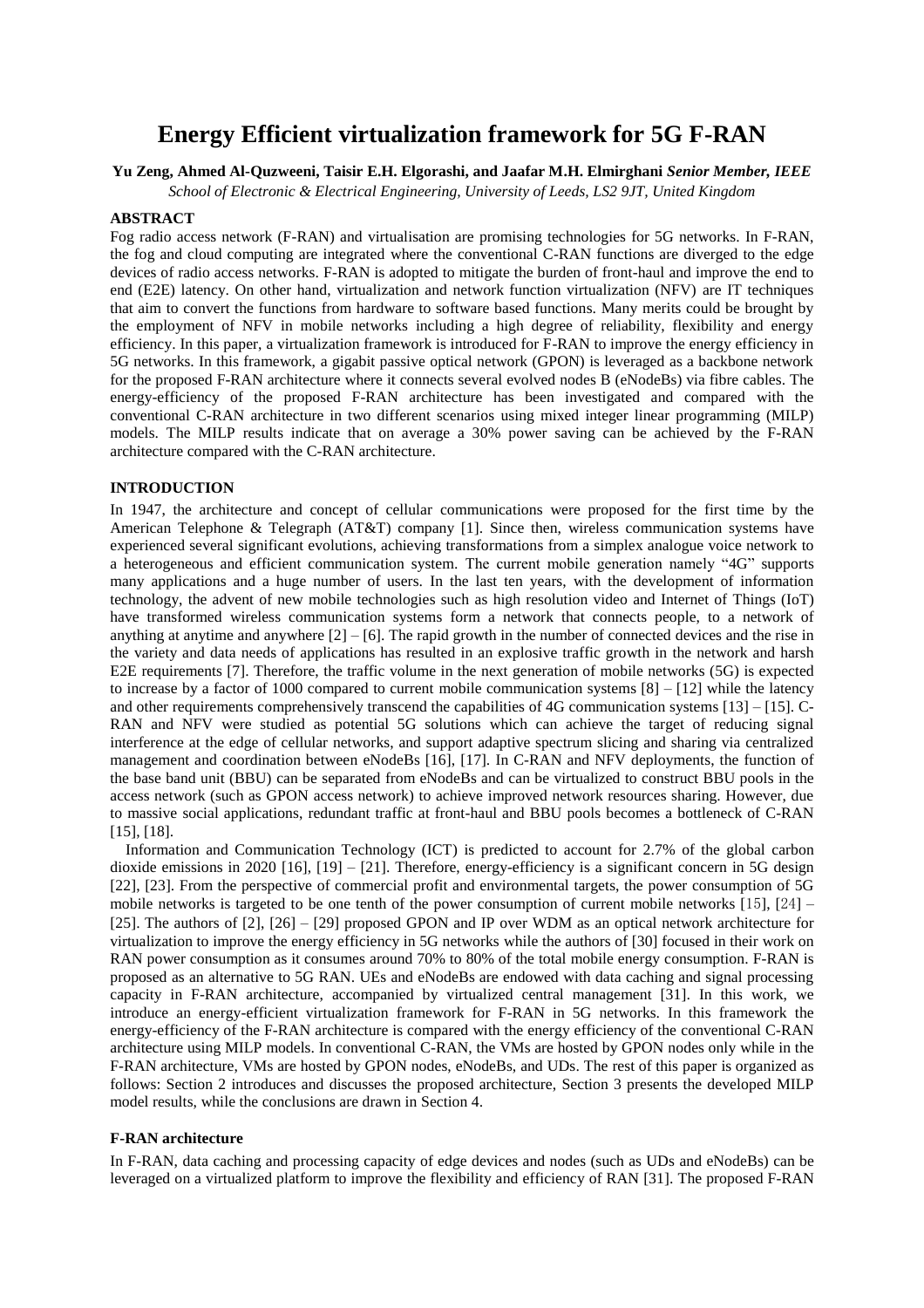architecture is shown in Fig. 1. An OLT is considered in this architecture connecting two ONUs. Each ONU is connected to one eNodeB. In the service area of each eNodeB, UDs communicate with each other directly using D2D links and indirectly using other UDs, while the virtualized BBU communicate using GPON. VMs in the proposed architecture are considered to carry out the BBU functions such as collaboration radio signal processing (CRSP) and cooperative radio resource management (CRRM) to manage the storage and the processing abilities of edge devices. VMs could be accommodated by GPON nodes, eNodeBs, and UDs, and

their location is optimized and migrated based on user demand for the purpose of energy-efficiency. Hence, the requests from users can be directly processed or routed to neighbouring UDs or eNodeBs, in conjunction with the data processing capacity and virtual machined deployments.

We have assumed two different RAN architectures: C-RAN and F-RAN. In C-RAN, VMs are hosted by GPON nodes, while in the F-RAN architecture, VMs are hosted by all elements of F-RAN. A MILP model is developed to investigate the energy efficiency of RANs in 5G networks. The developed MILP model minimizes the total power consumption and optimizes the VM locations associated with the various UDs requests. In order to investigate the energy efficiency of the two RAN architectures, we have invoked two scenarios. In the first scenario, a number of factors such as link capacity, processing capacity of devices and nodes, cycles per instruction, and the power consumption of



RAN architectures are tested with various number of active users (load) in a day. In the second scenario, we considered latency requirement of social applications (actual services time). The energy-efficiency of the two architectures are verified under different maximum acceptable latency of requests.

# **RESULTS**

We have considered two groups of users: 11 UDs and 10 UDs separately distributed in the service area of two eNodeBs. In the service area of each eNodeB, UDs are connected with each other via unlicensed channels and connect with eNodeBs via licensed channels. Each UD randomly sends three different requests to the VM with maximum acceptable latency in the mobile network. As alluded to earlier, two scenarios have been considered.

In the first scenario the influence of network load is investigated (various number of users) while the second scenario investigates the maximum latency of requests. The network load variation over a day is illustrated in Fig. 2. The power consumption of the two architectures (C-RAN and F-RAN) is compared over different time slots of a day as illustrated in Fig. 3. The power consumption of both architectures is composed of the power consumption of routing traffic and processing the data at GPON, eNodeBs and UDs.



*Figure 2. Active Users Percentage in a Day*

Fig.3 shows that the power consumption of the

two architectures fluctuates with the network load over the day; as the total number of active users determines the traffic volume of RAN. The C-RAN architecture has higher power consumption compared with the F-RAN architecture. This is mainly caused by the large number of candidate nodes of F-RAN architecture compared to C-RAN architecture that host VMs user data processing. However, requests from users in F-RAN architecture can be processed by VMs hosted by the closest nodes of the request initiator. The power consumption of traffic traveling around the network experiences a wide variation. Overall, 34% of the power consumption is saved on average with the F-RAN architecture compared to C-RAN architecture.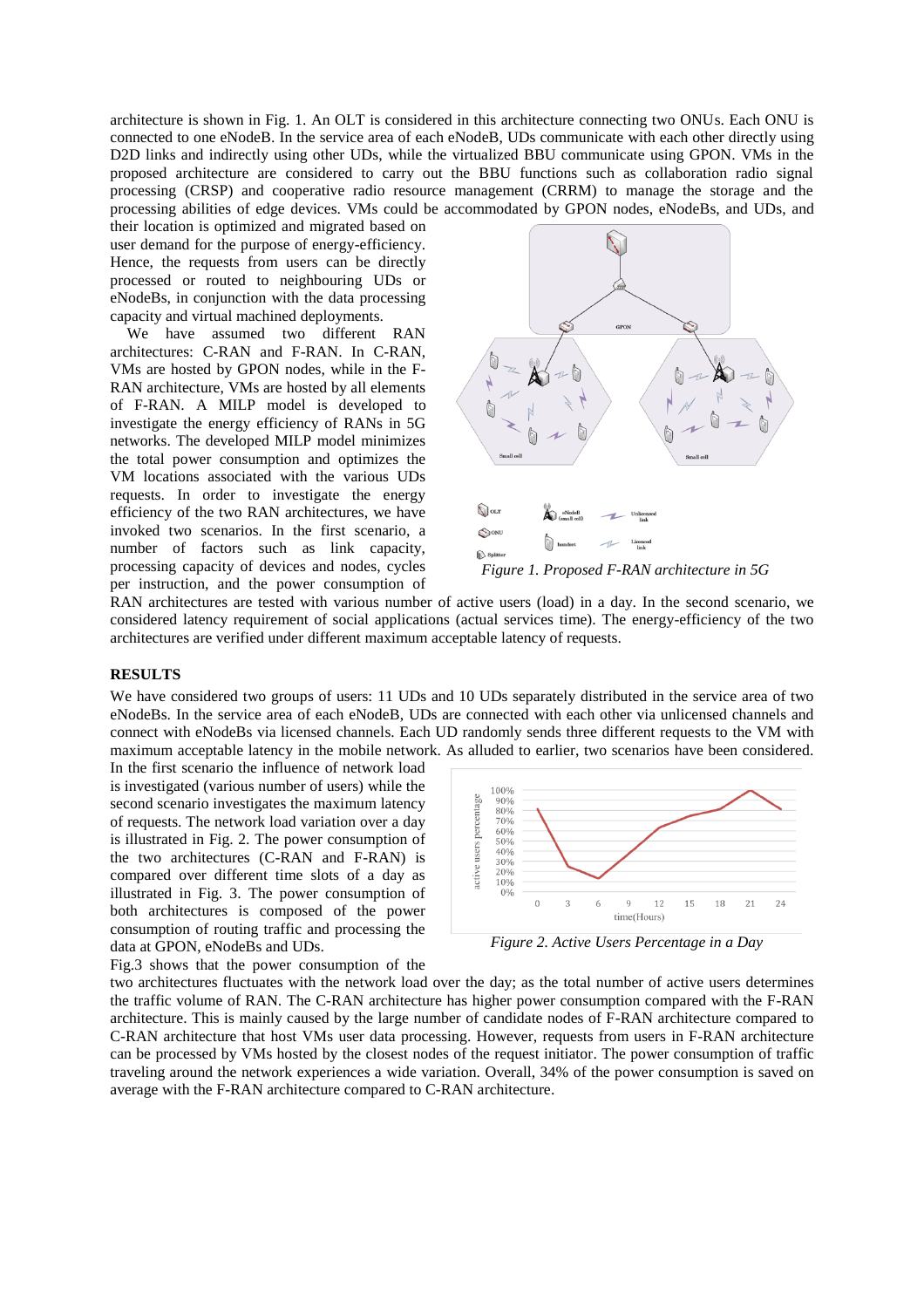



*Figure 3. Power Consumption at Different Times of a Day*

*Figure 4. Power consumption of two architecture with different maximum acceptable latency*

In the second scenario, an M/M/1 queueing model is applied to investigate the maximum latency of the user requests where the processing delay is considered to dominate the propagation delay. According to the M/M/1 queueing model, the delay is expressed as the reciprocal of (the processing capacity of nodes minus the traffic arrival rate). User requests may be processed by multiple nodes. In this case, the latency is determined by the node with maximum latency. We varied the maximum acceptable latency of UDs requests to test the energy efficiency of the two architectures and the results are shown in Fig. 4. In Fig.4, the power consumption of F-RAN is similar to the C-RAN power consumption with a harsh latency restriction. With increase in the maximum acceptable latency, the power consumption of F-RAN steeply diminishes and stays constant with further increase in the acceptable latency, while the power consumption of the C-RAN stays at the same level. In general, the F-RAN architecture has an average power saving of 26% compared to C-RAN. Considering the difference in processing capacity of edge devices and core network nodes, the requests will not be processed at edge devices, when the minimal latency of devices exceeds the maximum acceptable latency of requests. Therefore, driving up the processing capacity of edge devices will further improve the energy efficiency of F-RAN in this scenario.

## **CONCLUSIONS**

This paper has introduced a virtualization framework for an energy efficient F-RAN architecture in 5G networks. The energy consumption of the proposed F-RAN architecture has been investigated alongside the energy consumption of the conventional C-RAN in two different scenarios. In the first scenario, the energy consumption of the two RAN architectures have been investigated with various network load. The F-RAN architecture shows an average energy saving of 34% compared with C-RAN architecture in conjunction with different network loads. In the second scenario, the influence of maximum acceptable latency of user request has been considered using an M/M/1 queueing model. The energy consumption of two RAN architectures has been studied with different latency values. The F-RAN architecture shows an average power saving of 26% compared to C-RAN architecture. We have found that improving the data processing capacity of edge devices by employing NFV promotes the energy efficiency of F-RAN.

#### **5. ACKNOWLEDGEMENTS**

The authors would like to acknowledge funding from the Engineering and Physical Sciences Research Council (EPSRC), INTERNET (EP/H040536/1), STAR (EP/K016873/1) and TOWS (EP/S016570/1) projects. All data are provided in full in the results section of this paper.

### **REFERENCES**

[1] E. Dahlman, S. Parkvall and J. Skold, 4G LTE/LTE-Advanced for mobile broadband. Oxford: Academic Press, 2011.

[2] A. Al-Quzweeni, T. E. H. EI-Gorashi, L. Nonde, J. M. H. Elmirghani, "Energy efficient network function virtualization in 5G networks", Proc. ICTON 2015, 2015.

[3] L. Nonde, T.E.H. El-Gorashi, and J.M.H. Elmirghani, "Energy Efficient Virtual Network Embedding for Cloud Networks," IEEE/OSA Journal of Lightwave Technology, vol. 33, No. 9, pp. 1828-1849, 2015.

[4] A.N. Al-Quzweeni, A. Lawey, T.E.H. El-Gorashi, and J.M.H. Elmirghani, "Optimized Energy Aware 5G Network Function Virtualization," IEEE Access, vol. 7, 2019.

[5] M.S. Hadi, A. Lawey, T.E.H. El-Gorashi, and J.M.H. Elmirghani, "Patient-Centric Cellular Networks Optimization using Big Data Analytics," IEEE Access, vol. 7, 2019.

[6] Z. T. Al-Azez, A. Q. Lawey, T. E. El-Gorashi, and J. M. H. Elmirghani, "Energy efficient IoT virtualization framework with passive optical access networks," in 2016 18th International Conference on Transparent Optical Networks (ICTON), 2016, pp. 1-4: IEEE.

[7] M. Abolhasan, J. Lipman, W. Ni, and B. Hagelstein, "Software-defined wireless networking: centralized, distributed, or hybrid?," IEEE Network, vol. 29, no. 4, pp. 32-38, 2015.